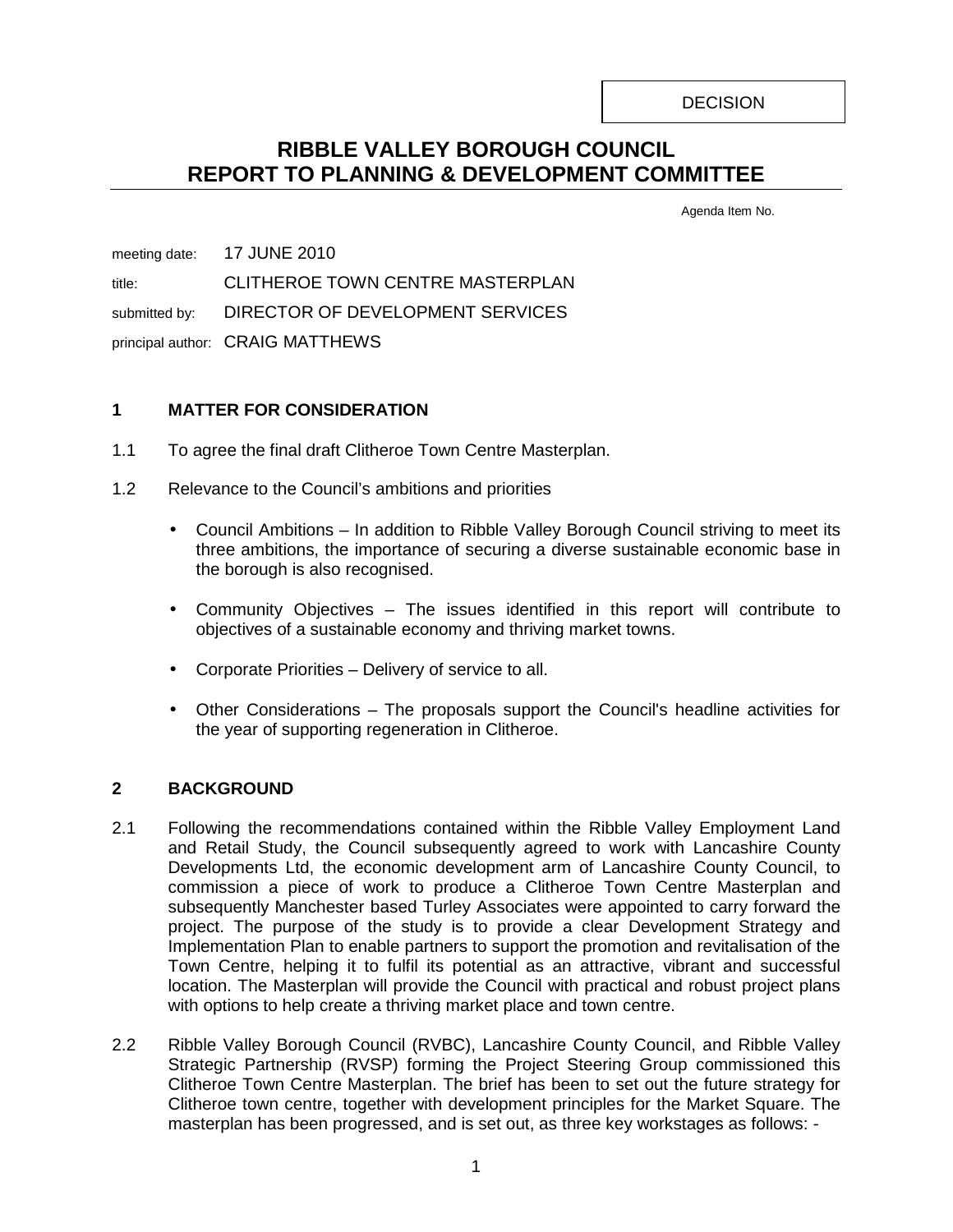- Baseline the Baseline Paper presents the headlines for Stage 1 and is informed by concise desk and site based appraisals under four key headings that will be carried through all work stages to provide clear continuity, these are; Place, People & Prosperity, Connections and Town Management. To understand the town today, the Baseline paper considers Clitheroe in its wider setting within the Ribble Valley, a more detailed appraisal of the town centre, and emerging opportunities to be considered in further detail through the second stage – Vision and Concepts.
- Vision & Concepts the vision and concepts paper focuses on the key issues for the future of Clitheroe, together with the actions needed to start delivering the vision. This is set out as 10 Goals, supported by town frameworks and a number of 'catalyst' projects. The town frameworks set out the spatial organising principles for Clitheroe, together with a collective of smaller projects that provide the platform for larger, medium to longer-term catalyst projects capable of triggering a scale of investment and change that will strengthen existing communities and activities, attract new people and activities, and change the way in which people think about Clitheroe as a place to be and visit.
- Implementation Plan the implementation plan is an important aspect within the document to lead the Vision and Concepts and priority project proposals towards establishing appropriate delivery structures to drive and manage the delivery of the Masterplan projects and in particular the key development projects.

## **3 INFORMATION**

- 3.1 Copies of the Masterplan have previously been circulated to members setting out projects and initiatives to be taken forward and provide direction on delivery forums, programming and funding. Further copies are available in the RVBC Members Room
- 3.2 The document has now been finalised and provides proposals for the Market Square development parcel and site, Castle Street, Moor Lane and details for the wider management of the project. This, in turn, will support the aspirations of the Economic Strategy by improving the quality of towns and supporting greater investment throughout the District.

#### **Consultation**

- 3.3 The proposals set out in the Masterplan document have been the subject of consultation through individual meetings, a Stakeholders Day and Community Consultation Days:
	- The Stakeholders Day started with a 'Business Breakfast' for local traders, followed by a late morning discussion group for community groups and delivery agencies, and concluded with a discussion group for market stall traders.
	- The Community Open Days set out early ideas exploring the nature and degree of change that people wanted to see, together with an understanding of priorities. To ensure the engagement and representation of young people, two focus groups were arranged through local schools.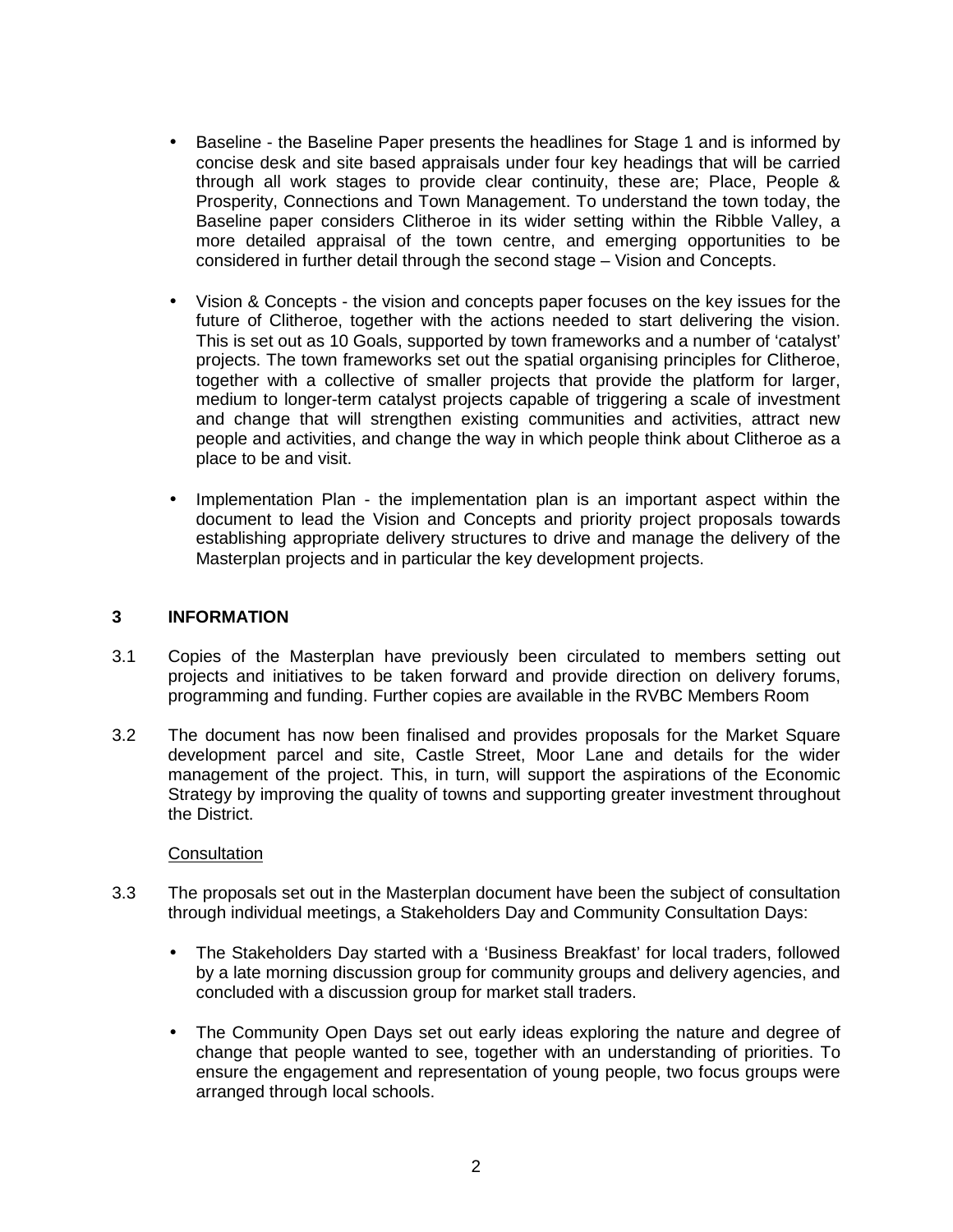## Catalyst Projects

- 3.4 A key part of Clitheroe Town Centre Masterplan document focuses upon the vision and concepts for Clitheroe's future, together with the primary actions needed to start delivering the vision, which is set out as 10 Goals, supported by town frameworks and a number of 'catalyst' projects. The town frameworks set out the spatial organising principles for Clitheroe, together with a collective of smaller projects that provide the platform for larger, medium to longer-term catalyst projects.
- 3.5 The catalyst projects are those considered to be capable of triggering a scale of investment and change that will strengthen existing communities and activities, attract new people and activities, and change the way in which people think about Clitheroe as a place to be and visit.
- 3.6 From consultations with key stakeholders, market traders, local businesses and local communities, there is a shared agenda for immediate action starting today. In response, four catalysts projects are proposed to prompt immediate action and channel the energy of those local community members and key stakeholders who are willing to begin contributing immediately:

## Town Team

- 3.7 The first Catalyst Project proposal is to create a 'Town Team', which will set in place an accountable forum to take forward the ideas and proposals set out in the Masterplan. Leadership and town centre management are essential to drive forward ideas, check progress and performance and build confidence in the town and its ability to deliver. The membership of the Town Team would be drawn from existing officers/members of the Borough Council, Ribble Valley Strategic Partnership, Lancashire County Council, Clitheroe Chamber of Trade and possibly other representatives from the local community.
- 3.8 The first step will be to agree appropriate membership, protocols and allocation of roles and responsibilities. This is likely to include acting as a collective 'Town Champion' to lead on the delivery of key projects and programmes set out in the Masterplan, including the on going refreshing of ideas, strategies and proposals bringing about an immediate step change in the quality of the day to day management functions of the town centre to deliver cleaner streets and management of vacant shop fronts raising the profile of the town through marketing and events, and extended opening hours, provide a 'one stop shop' offering one point of access for those needing support and assistance from local authorities and voluntary organisations.
- 3.9 A further three catalyst projects are proposed relating to each of the Priority Areas:

# Castle Street and Clitheroe Market

3.10 Castle Street is the central 'spine' of the Medieval Core, connecting Castle Gate to Market Place. It remains as the principal shopping street and natural destination and place to congregate for visitors to the town. The poor quality of the public realm and shop fronts, together with the dominance of cars moving along the street, undermine the quality of the pedestrian environment. There are few clues to draw people along the street and direct visitors into the wider streets, squares and courtyards.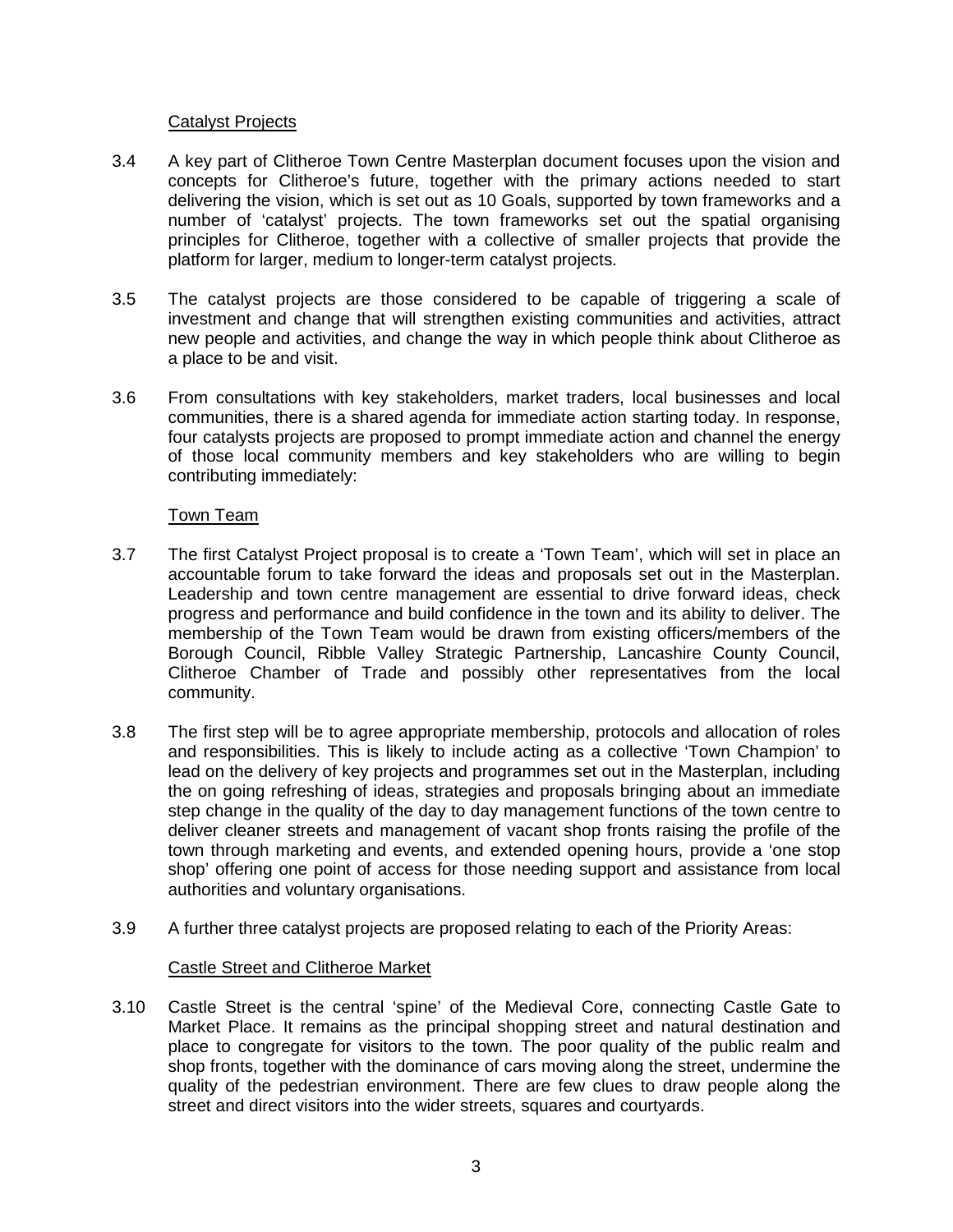- 3.11 Clitheroe Market is an open and exposed site. The scale of the site overwhelms the market stalls, giving the impression of a vast and inanimate public space. This together with the extent of car parking creates an underwhelming experience. There are no easily visible landmarks to draw pedestrians into the Market Square.
- 3.12 Discussions and comments from consultations focusing upon Castle Street and Clitheroe Market revealed a shared consensus supporting radical changes:
	- In particular, ideas to connect Castle Street and Clitheroe Market together are supported.
	- For Castle Street, improving the quality of the public realm and shop fronts, managing vacant properties, and managing vehicular access and parking were identified as important during the Community Consultations and Open Days.
	- A focus group with market traders supported the idea of strengthening connections with Castle Street and introducing new retail and mixed-use development within Clitheroe Market area to create a more significant destination.
	- The opportunity to create a more intimate, sheltered and enclosed market square at the heart of this new development was supported. The benefits of street theatre and events other than markets to animate and attract visitors were promoted.
- 3.13 The key development principles to shape proposals for Castle Street and Clitheroe Market are:
	- Deliver immediate improvements to the management of buildings and the public realm by coordinating/setting quality benchmarks to existing services.
	- Redefining Clitheroe Market as key place within the Medieval Core.
	- Redevelopment as a retail led mixed-use site, to include an enclosed market square as well as space for other events and activities.
	- Define Castle Street as a pedestrian priority environment, tourist information point, and principal destination through public realm improvements and management.
	- Celebrate and mark the points at which lanes and courtyards meet Castle Street to encourage pedestrians to explore the wider network of streets and squares.
	- Explore ideas to improve connections to Booths and understand the future aspirations of the owner/operator of this opportunity site as the 'western anchor' of the Clitheroe Market and Medieval Core.
	- Strengthen the identity, cohesion and pedestrian linkages around the 'four streets' of King Street, Station Road, Parson Lane (leading to Castle Gate) and Castle Street.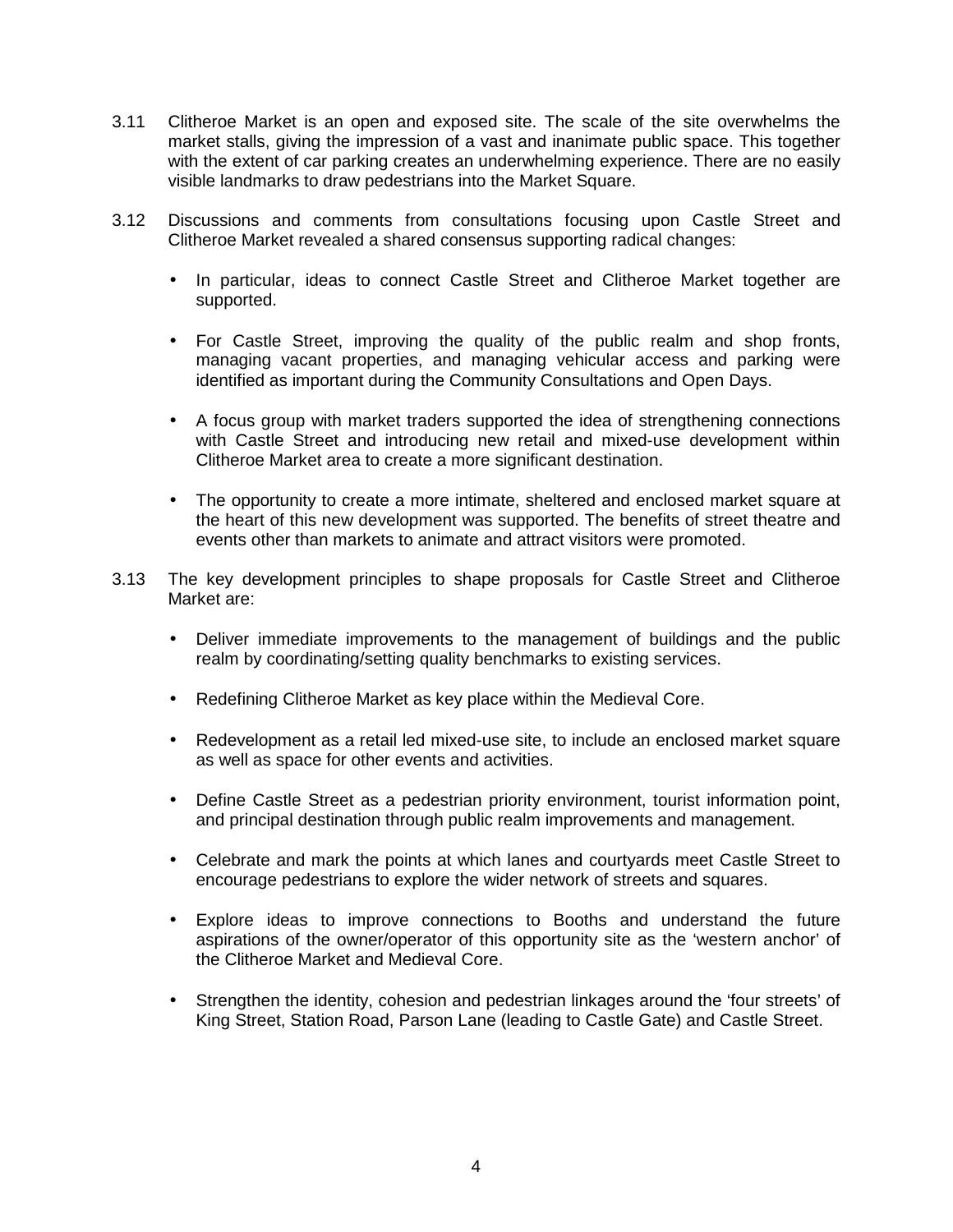#### Moor Lane and Lowergate

- 3.14 Moor Lane shapes the first impressions of Clitheroe for visitors arriving from the south of Clitheroe. At present, the streetscape and extent of vacant and underused buildings gives a negative impression. The underlying townscape formed by the rising topography and stepped buildings and curved building frontages offer the potential to create a more memorable and locally distinctive gateway and approach to the Medieval Core. To a large degree, the prosperity of Moor Lane is intertwined with Castle Street and Lowergate. In this regard, the role of Castle Gate is particularly important as the principal place connecting Moor Lane to Castle Street and the loop of streets enclosing the Market Square.
- 3.15 Changes to the identity and function of Lowergate have contributed to changes in uses and street activities in Moor Lane. The recent development of retail stores between Moor Lane and Waterloo Road, with associated car parking, has expanded the retail offer of the town. Whilst this draws shoppers into the town, the challenge is to encourage people to move beyond these stores, through Lowergate and the alleys and courtyards of Castle Street and Moor Lane.
- 3.16 The properties enclosing Moor Lane are varied, creating interest and flexibility. Recent conversions and new build development have delivered a diverse blend of office, cultural, retail and residential accommodation. This approach is a valuable demonstration of the potential to bring forward new developments to retain and attract new businesses in the town. As a key approach into the town, Moor Lane is dominated by car movements and parking. Whilst short stay/drop off parking is vital to local shops and businesses, there is a need to encourage pedestrian activity with an appropriate high quality streetscape and management.
- 3.17 Discussions and comments focusing upon Moor Lane and Lowergate revealed a shared consensus supporting radical changes to Moor Lane.
	- The importance of maintaining Moor Lane as a retail street were favoured over initial ideas to encourage a structural shift towards commercial and leisure uses.
	- Encouraging property owners to invest in the building fabric, bring upper floors into active use, and manage the appearance of vacant shops are all considered as being important.
	- Encouraging more shoppers and footfall through improvements in streetscape quality and management, and more coordinated management of on street and retail store car parks are all supported as fundamental steps to breath life back into Moor Lane.
- 3.18 The key development principles to shape proposals for Moor Lane and Lowergate are:
	- Deliver immediate improvements to the management of buildings and the public realm by coordinating/setting quality benchmarks to existing services.
	- Improve the quality and experience of existing pedestrian connections between the town gateways, retail stores, Lowergate and Moor Lane through coordinated signage, lighting, and street cleaning.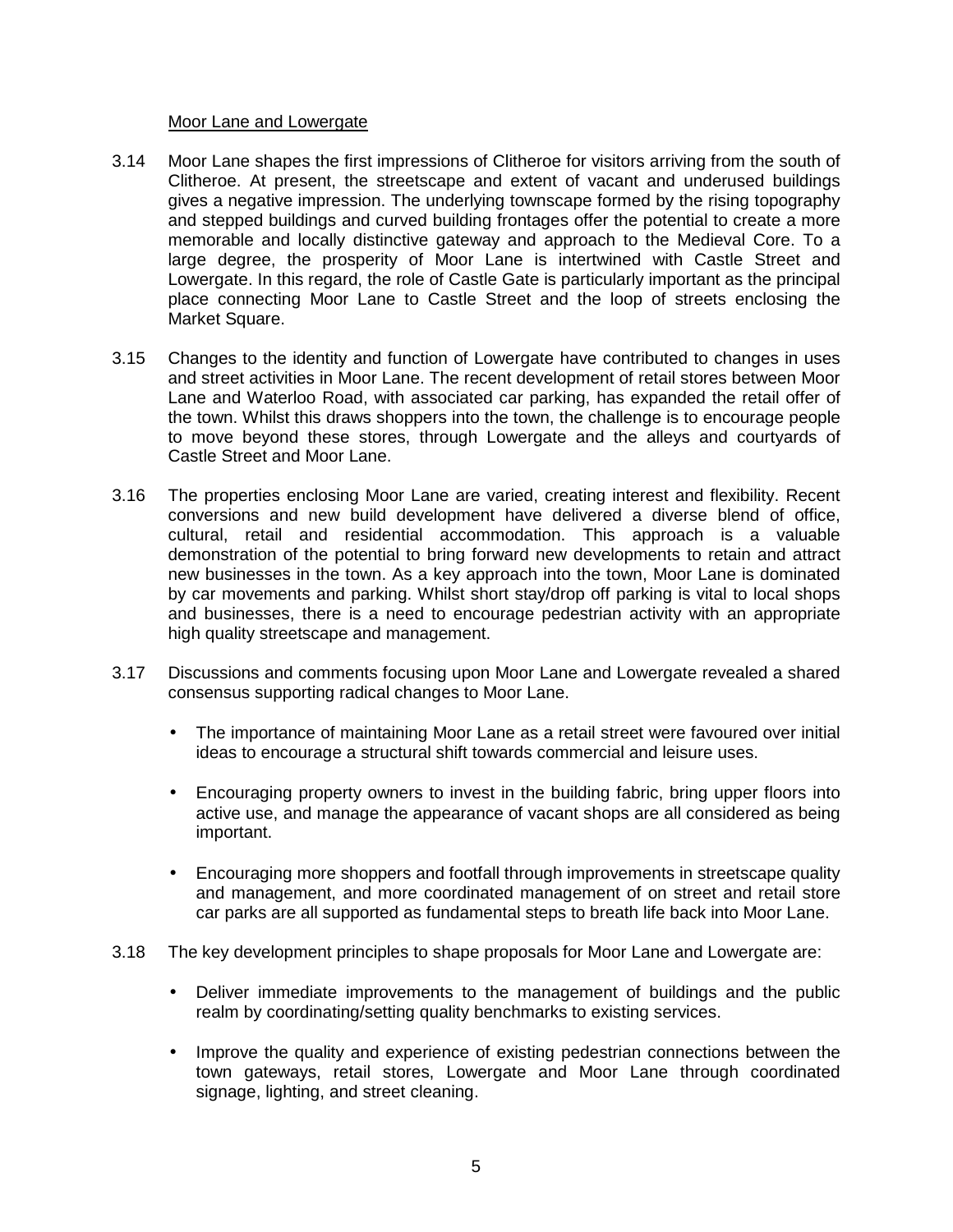- Define Moor Lane as a pedestrian priority street and principal connection linking Lowergate to Castle Gate and the Medieval Core through public realm improvements and management.
- Develop a coordinated plan setting out options to refurbish, convert, amalgamate building groups along Moor Lane and encourage property owners and tenants to invest in individual properties. The focus is upon attracting a wider range of uses into vacant and underused space.
- Explore ideas for opportunity sites that may be brought forward by land owners in the medium to longer term.
- Work with retail store owners/managers to coordinate parking management and provide information points/directions into the town centre.
- Set quality benchmarks and implement small-scale environmental improvements to improve the quality and management of the streetscape along neighbourhood streets and connections.

#### Market Place and Wellgate

- 3.19 Market Place is a principal location and key destination within the Medieval Core. It forms the northern part of the town's 'spine, connecting Wellgate to Castle Street and Castle Gate. With the relocation of the market to the Market Square, the dominance of car movements and parking, and the poor quality of the public realm, the full potential of this pivotal place and arrival point is yet to be realised.
- 3.20 The introduction of newer retail and light industrial units facing onto Waterloo Road north of Wellgate from the town centre interrupts the historic townscape. These buildings are orientated towards their car parks facing onto Waterloo Road. Wellgate is a prominent part of the wider 'front door' for the town and the format and appearance of the Tesco store and light industrial units fail to communicate the hidden qualities and experiences of Clitheroe and the Medieval Core.
- 3.21 St Michael and St John's playing fields south of Wellgate provide an attractive green space along Waterloo Road, a key approach circumnavigating the town. This is the only evidence of the Mearley Brook landscape corridor. The opportunity is to consider how this may form a key arrival point and feature for the town.
- 3.22 Discussions and comments focusing upon Moor Lane and Lowergate revealed a shared consensus for reshaping the neighbourhood with a clearer identity:
	- The need to bring the Market Place back to life as a key focal point for events and activities is very important. Beyond the Market Place, there is a need to provide greater clarity of 'what lies beyond'. Many visitors are seen looking down Wellgate and, appearing to see no real clues and encouragement to venture further, turn around and return back along Castle Street.
	- The value of this neighbourhood as a place to live, right in the heart of the town is recognised. New residential developments are welcomed as they are providing a wider choice of housing types, are of a high quality and are well managed.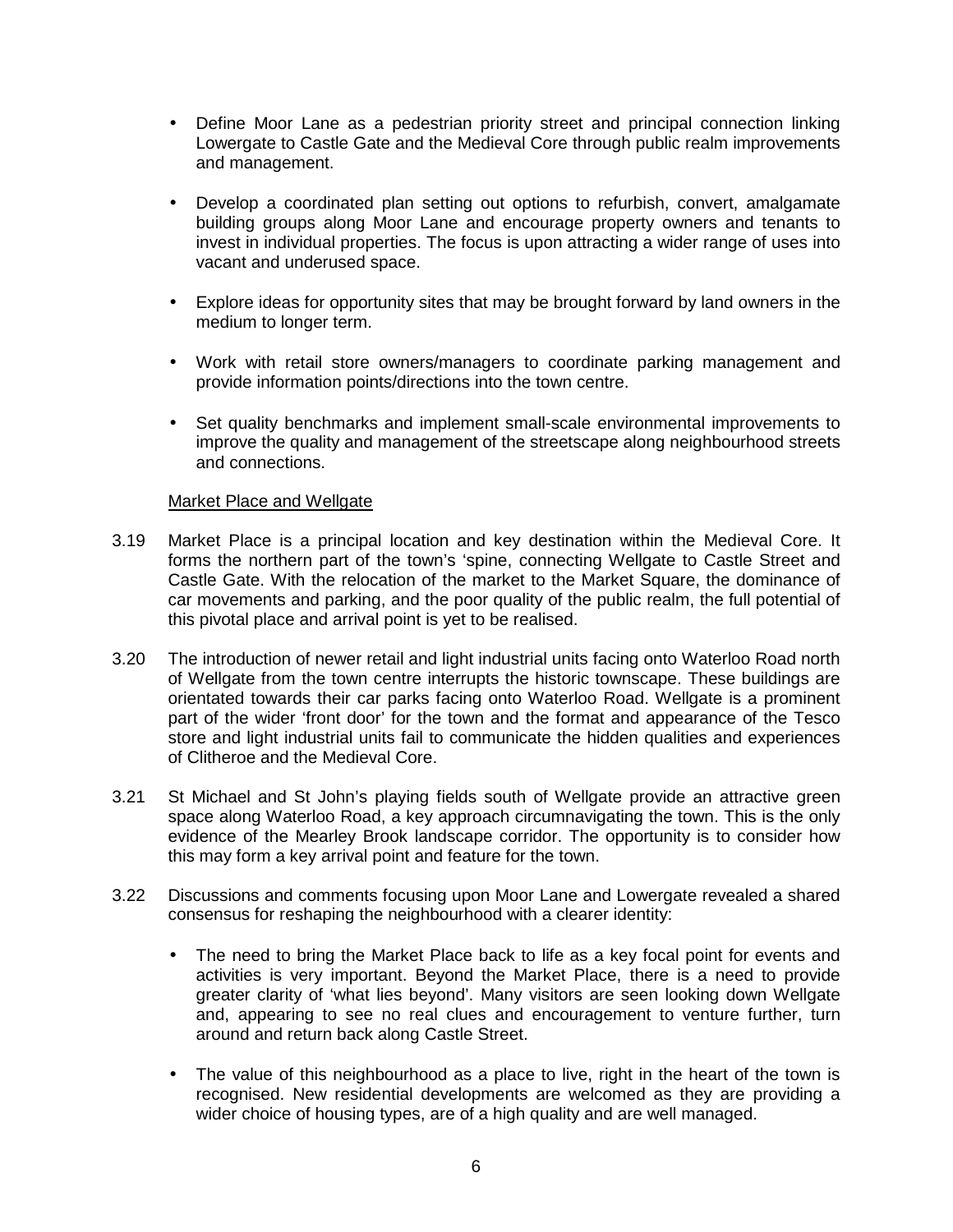- Car movements between Market Place and Waterloo Road need to be managed to protect residential amenity.
- 3.23 The key development principles to shape proposals for Market Place and Wellgate are:
	- Deliver immediate improvements to the management of buildings and the public realm by coordinating/setting quality benchmarks to existing services.
	- Improve the quality and experience of existing pedestrian connections between the town gateways to Wellgate and linking to the Market Place through coordinated signage, lighting, and street cleaning.
	- Define 'Well Square' as a focal point for Wellgate, arrival point for the Medieval Core and a potential point of interest on the Town Trail.
	- Explore ideas for opportunity sites that may be brought forward by land owners in the medium to longer term.
	- Promote the regeneration of individual development plots in Wellgate by encouraging individual property owners to explore the potential of their landholdings.
	- Work with business owners/managers to coordinate parking management and provide information points/directions into the town centre. Explore the potential of St Michaels and St John's playing field to act as a temporary arrival point, gateway and places for events/recreation.
	- Improve the quality and experience of Waterloo Road as a key town approach through tree planting and boundary treatments to create a strong landscape identity. Celebrate and mark the points at which local streets connect with Waterloo Road and explore opportunities for improved/additional crossing points to connect wider residential communities to the town centre
- 3.24 These three projects translate the strategies and proposals set out in the Town Frameworks into more neighbourhood specific development principles and projects. They provide the parameters to guide immediate actions being progressed as priorities. This approach ensures that immediate actions are informed by an understanding of and deliver the first steps of longer-term proposals. This allows the need for immediate action to be balanced with the need to plan for the longer term.
- 3.25 Chapter 5 of the document addresses the issues of delivery structures to drive and manage the delivery of the masterplan projects and in particular the key development projects. It is recommended that the Town Team coordinate the delivery of the vision and masterplan for the town centre. These projects will be complemented by further, more detailed consideration by the Town Team on how the Town Frameworks are to be delivered in the remaining neighbourhoods where a more limited scale of intervention is proposed.